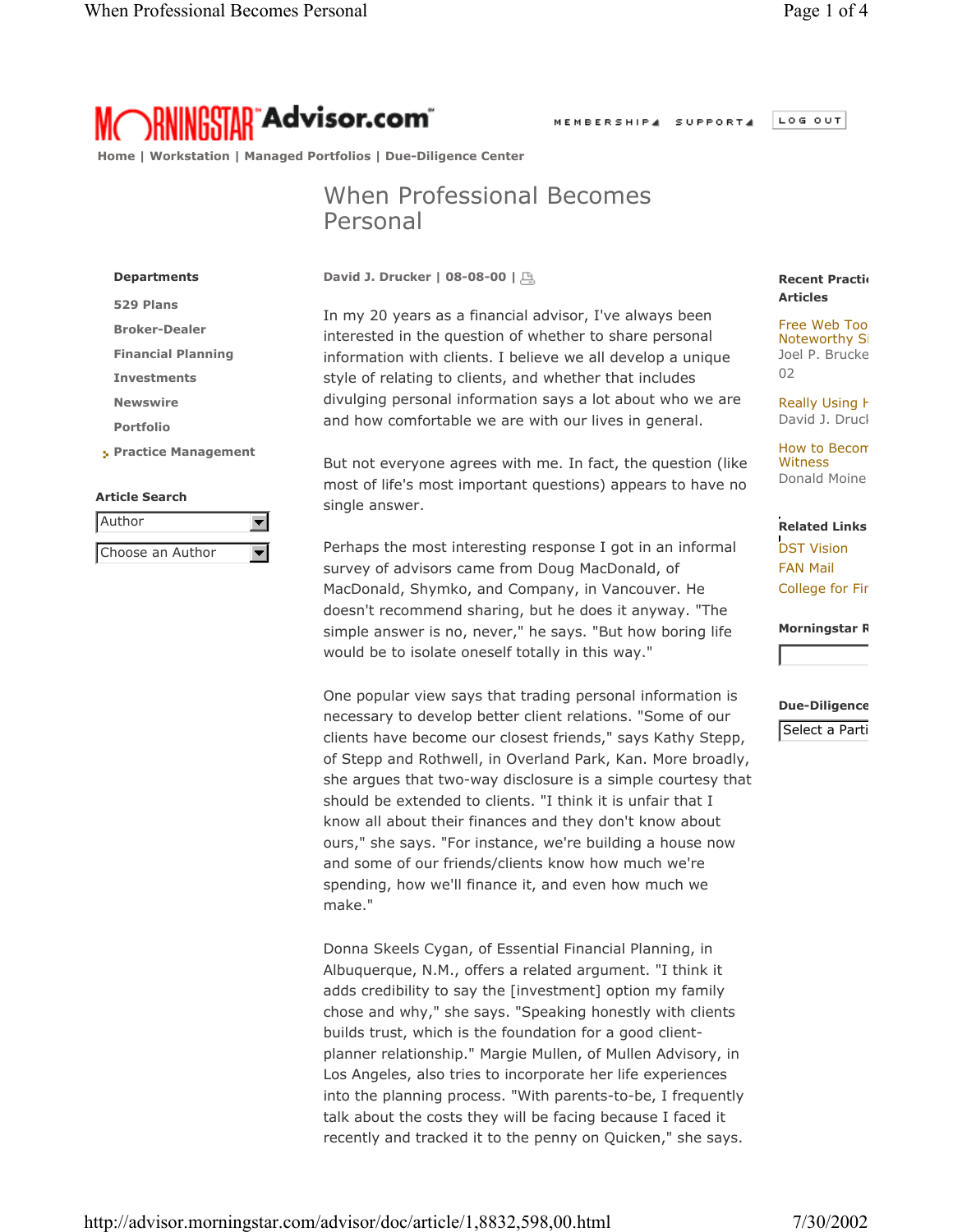"I like to think that many of my clients are just like me. So why not share my personal information?"

Interestingly, advisors with counseling experience or backgrounds tend to be more cautious about personal disclosures. And they are more likely to conduct periodic self-examinations about their motives. As a former Methodist minister and pastoral counselor, David Otto, of Otto and Associates, in Katonah, N.Y., is more experienced than most advisors with the counseling and sharing side of the planning service. He tries to identify his personal motivations before he opens his mouth. "I try to quickly assess how talking about myself and my experience may be relevant to the client," he says. "I might, for instance, find that I want to a) brag about my success, b) evoke empathy about my failure, c) bond with the client that we have success, failure, experience in common, or d) give information that I think might be helpful. After identifying the motives, I go on to ask myself if this advances the client's goals in an efficient manner. It is easy for many of us to talk about ourselves, and that includes me. But that is not the primary information the client has come for."

This self-assessment process is also recommended by people who have been trained in psychological counseling. Before joining Austin Asset Management, in Austin, Texas, Michael Horowitz practiced as a licensed psychologist for 20 years. "Self-disclosure within therapy has been and continues to be a significant issue," he says. "Some psychologists eschew self-disclosure religiously, while others employ it successfully within the therapeutic relationship." In addition to personal style, Horowitz agrees with Otto that there be some sort of self-evaluation before personal information is shared. "I was extremely discreet about the use of self-disclosure of personal feelings, experiences, etc., with my psychotherapy clients" he says, "and I now am with my financial-planning clients. In therapy, there is the risk of the therapist using the relationship to get therapy for him or herself."

Gayle Buff, of Buff Capital Management, in Newton, Mass., sets her boundaries a bit differently. She thinks that the personal disclosure should not take place if it is designed to lead to any personal benefit for the advisor--a broad definition in which she includes even enhanced clientplanner relations. "A rule of thumb I learned from my former career as a psychotherapist about sharing personal information is that it's okay to do if the reason is to illuminate or enhance the client's understanding of their own situation. But even if the purpose is to increase trust or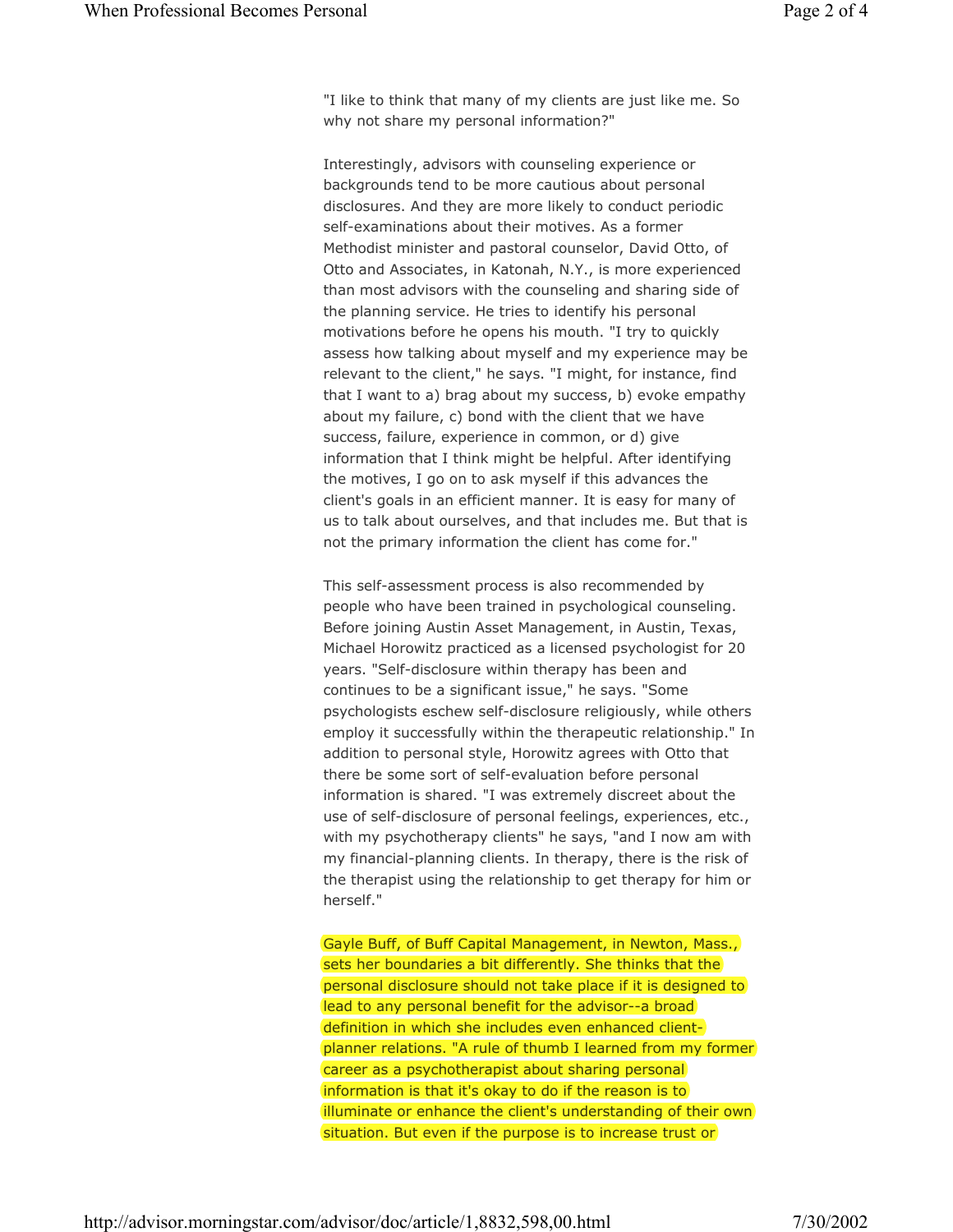enhance the relationship, it is probably best not to divulge personal information."

Some planners draw the line at discussing itemized personal-financial information. "We chat about recent events like vacation spots, favorite wines, movies, etc.," says Ken Gross, of Strategic Financial, Thousand Oaks, Calif. "Personally, I like to be relaxed around my clients and find that they soon will be relaxed with me, too. But I never volunteer information about my personal finances." Edgar Hammershaimb, of Njord Financial Services, in Wilmington, Del., says he's willing to tell clients some of the generalities but not the specifics. "I eat my own cooking," he says. "I invest in the same stocks I advise you to invest in and I do not front-run." But that's as much as he's going to say. Larry West, of West Financial Consulting, in Huntsville, Ala., adds "I like investments where the management believes enough in their company to invest in it. Clients feel the same way about us. However, I don't give actual numbers or percentage results."

Is it possible to enjoy good client relationships without any sharing at all? The answer appears to be yes. In fact, some advisors think that the personal sharing process compromises their professionalism. "Can you imagine going to your doctor and saying, 'My back hurts,' and he says, 'Yeah, mine hurts, too,'" says Karen Altfest, of L.J. Altfest and Company, in New York. "How bewildering would that be? I think you can divulge too much. Your clients don't want a pal." Joel Ticknor, of Ticknor Financial, in Reston, Va., also defines his boundaries according to the medical analogy. "If I don't know the doctor in a nonprofessional capacity," he says. "I think getting too chummy with a client removes a veil of professionalism and authority." Mary Malgoire, of the Family Firm, in Bethesda, Md., agrees with this view. "I don't think it's relevant and don't think there is a need to share this kind of stuff," she says flatly. "Furthermore, I don't think clients care." Adds Denise Leish, of Money Plans, in Silver Spring, Md., "My clients are paying me to hear about them and to listen to their concerns. I suspect it's like going to a therapist. You really don't want to know how 'crazy' they really are! All in all," she adds, "I keep my end friendly and talk about the weather."

Sometimes, personal sharing can lead to less than optimal outcomes. Nancy Frank, of Frank Advisory Services, in New York, regrets the time she freely answered a personal question. "A potential client recently called to interview me; we spoke at length, and she seemed pleased with my experience and background," she says. "However, at the